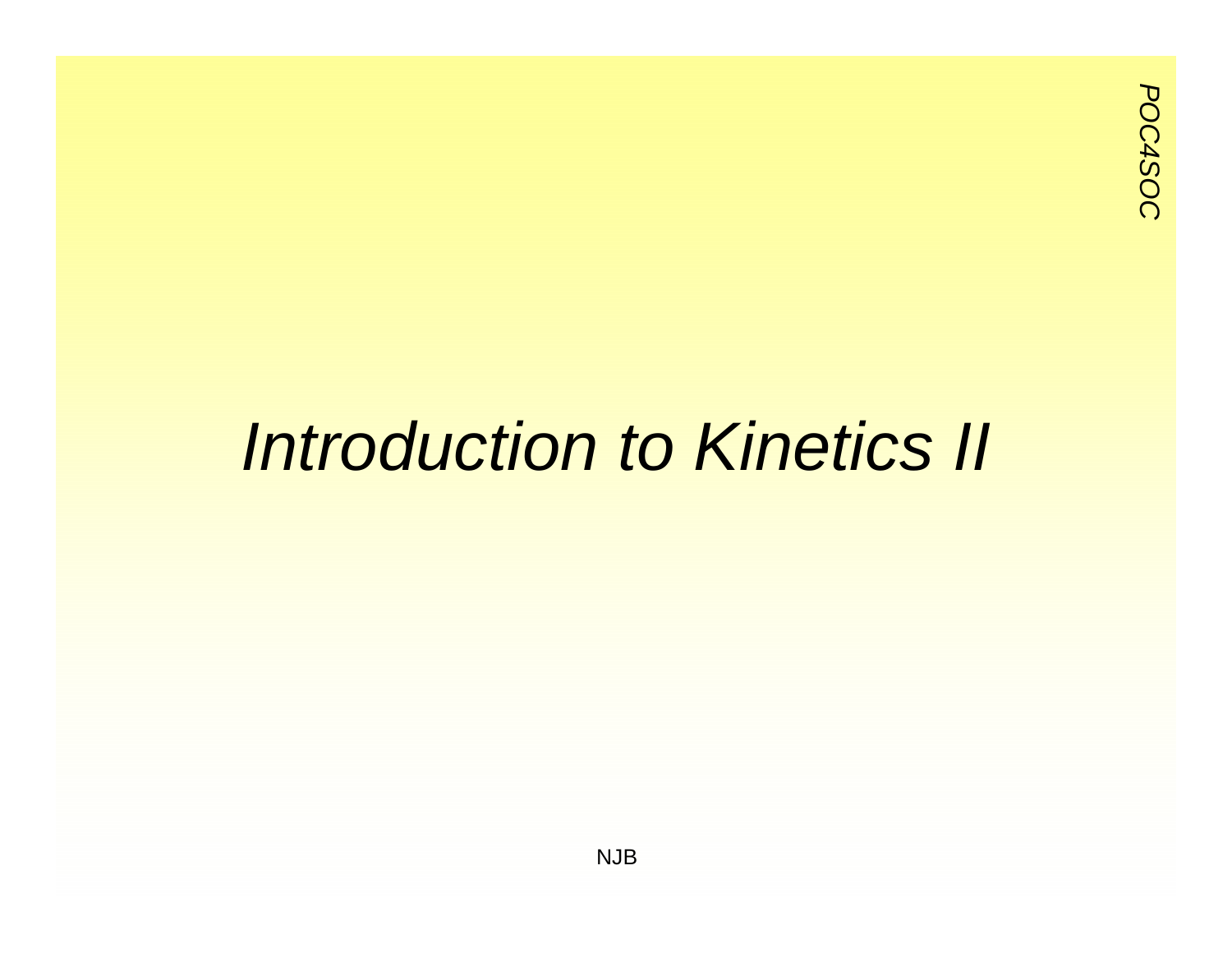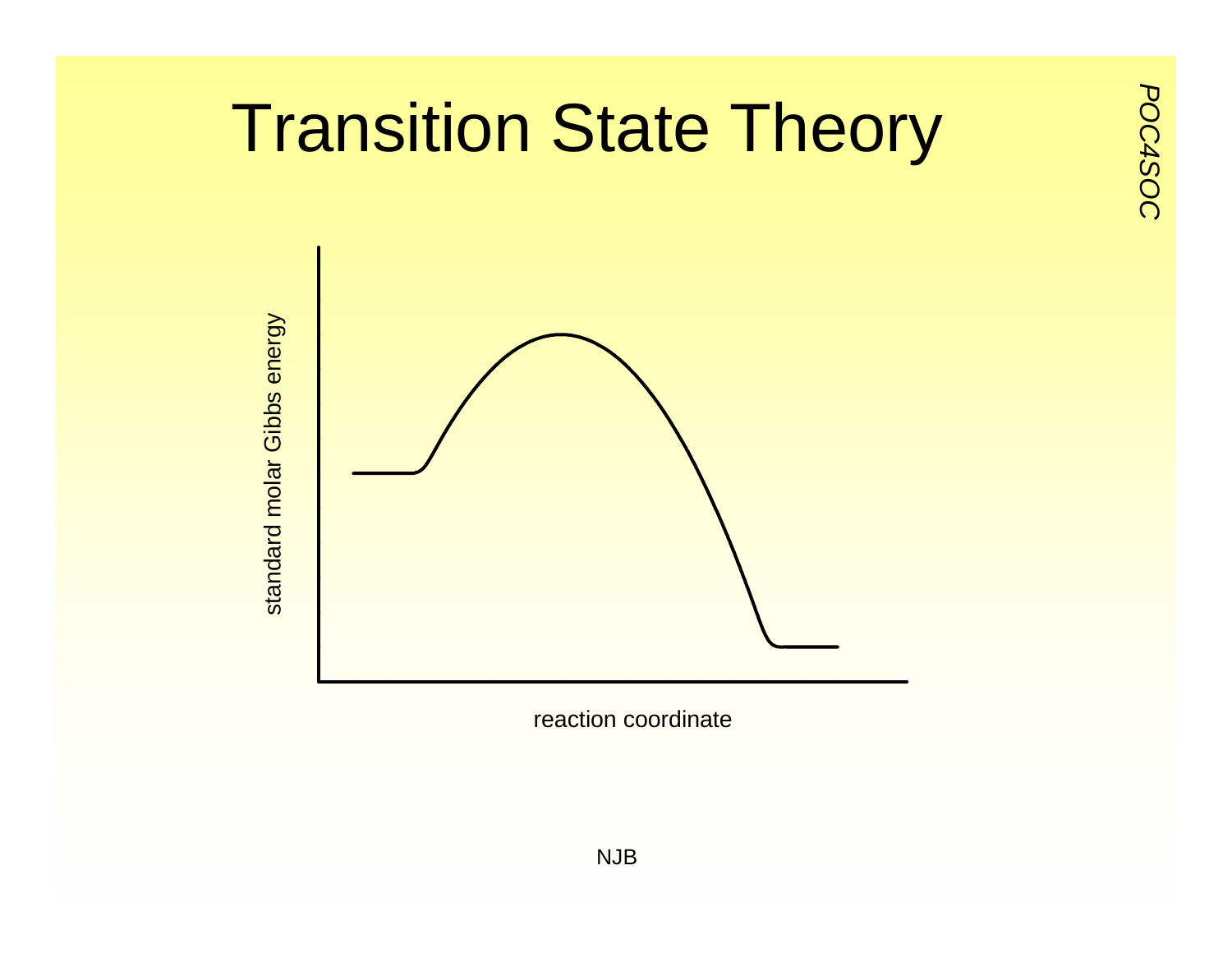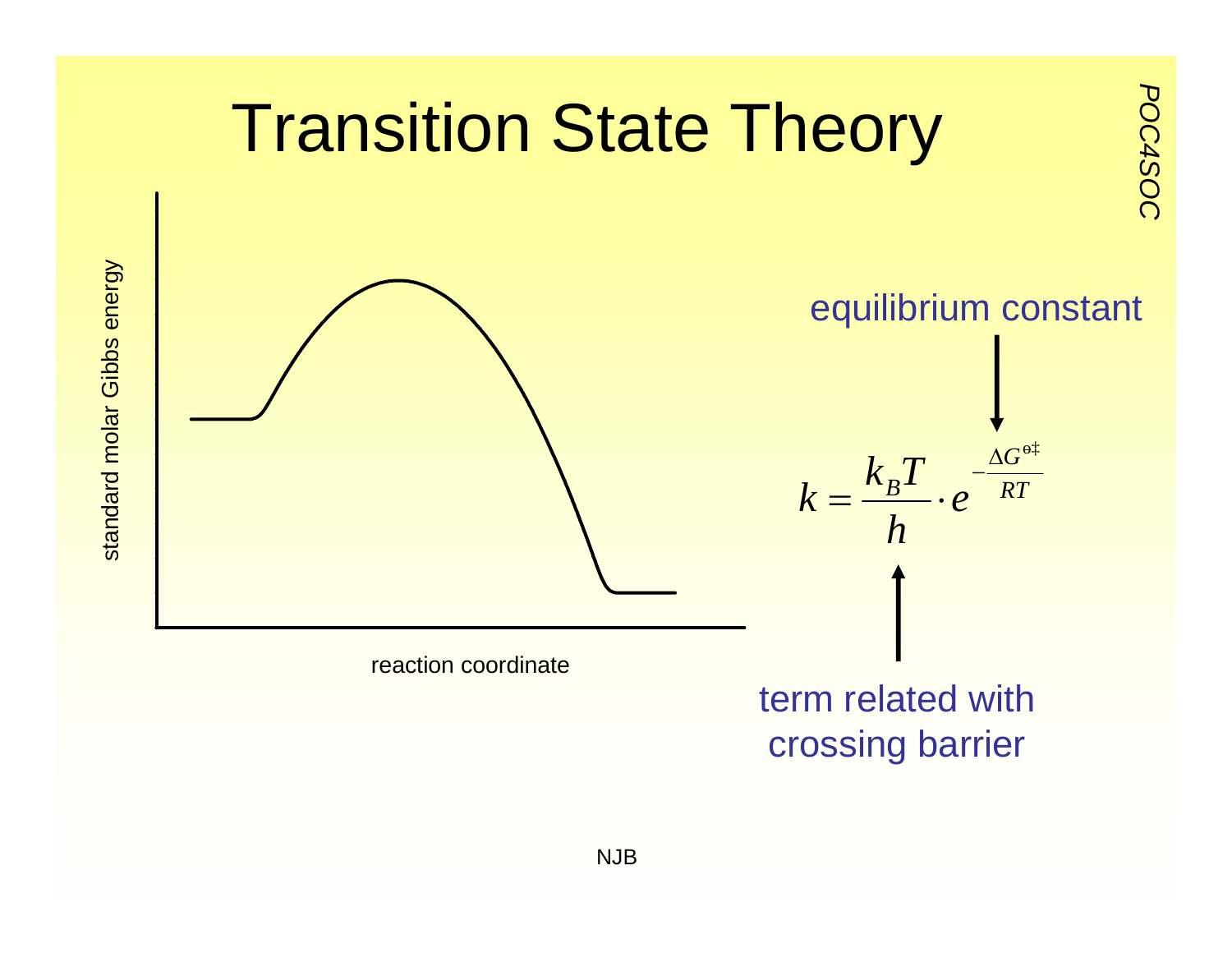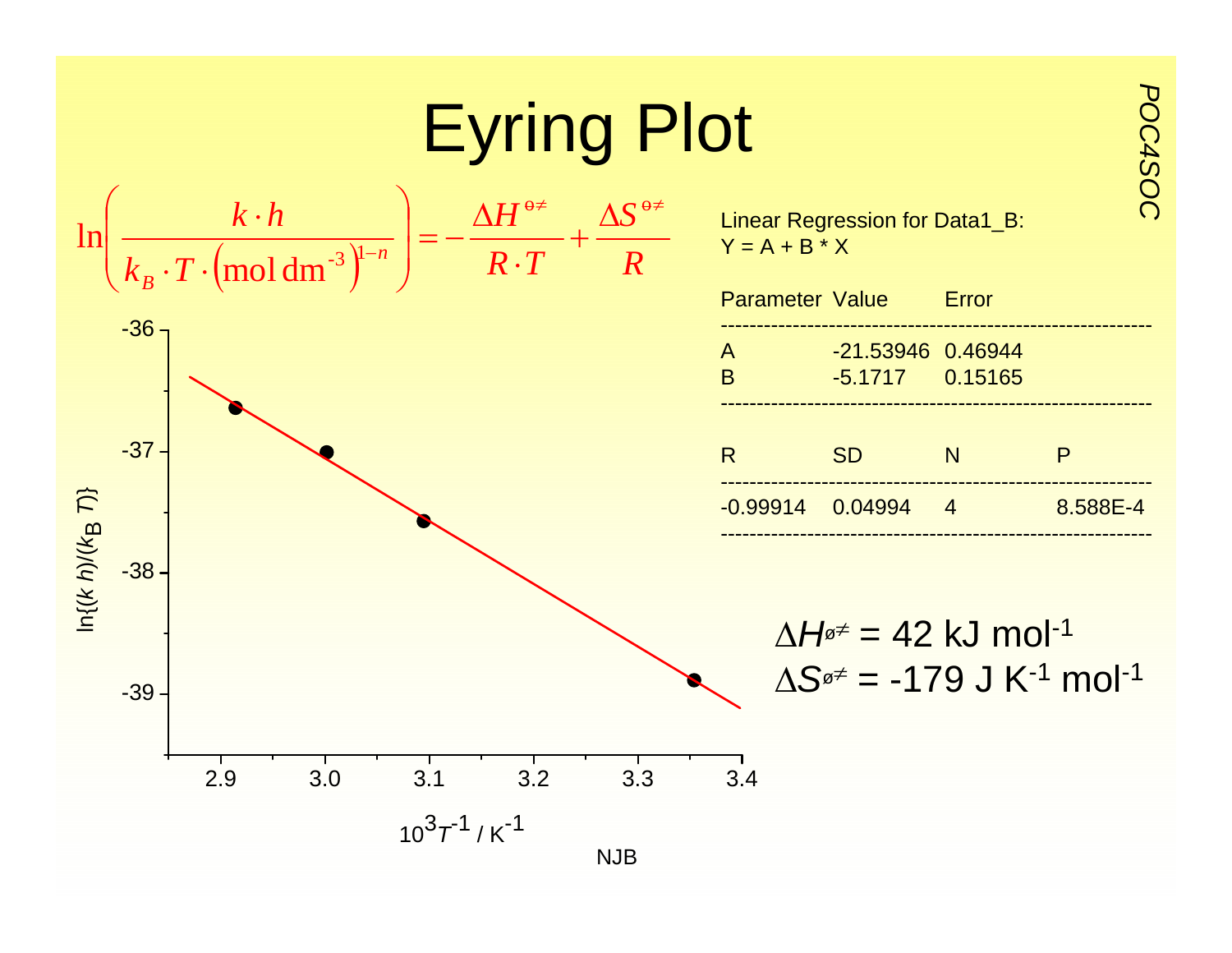# Activation parameters

- Use as 'reality checks'
	- compare with theoretical estimates (at various levels of "theory")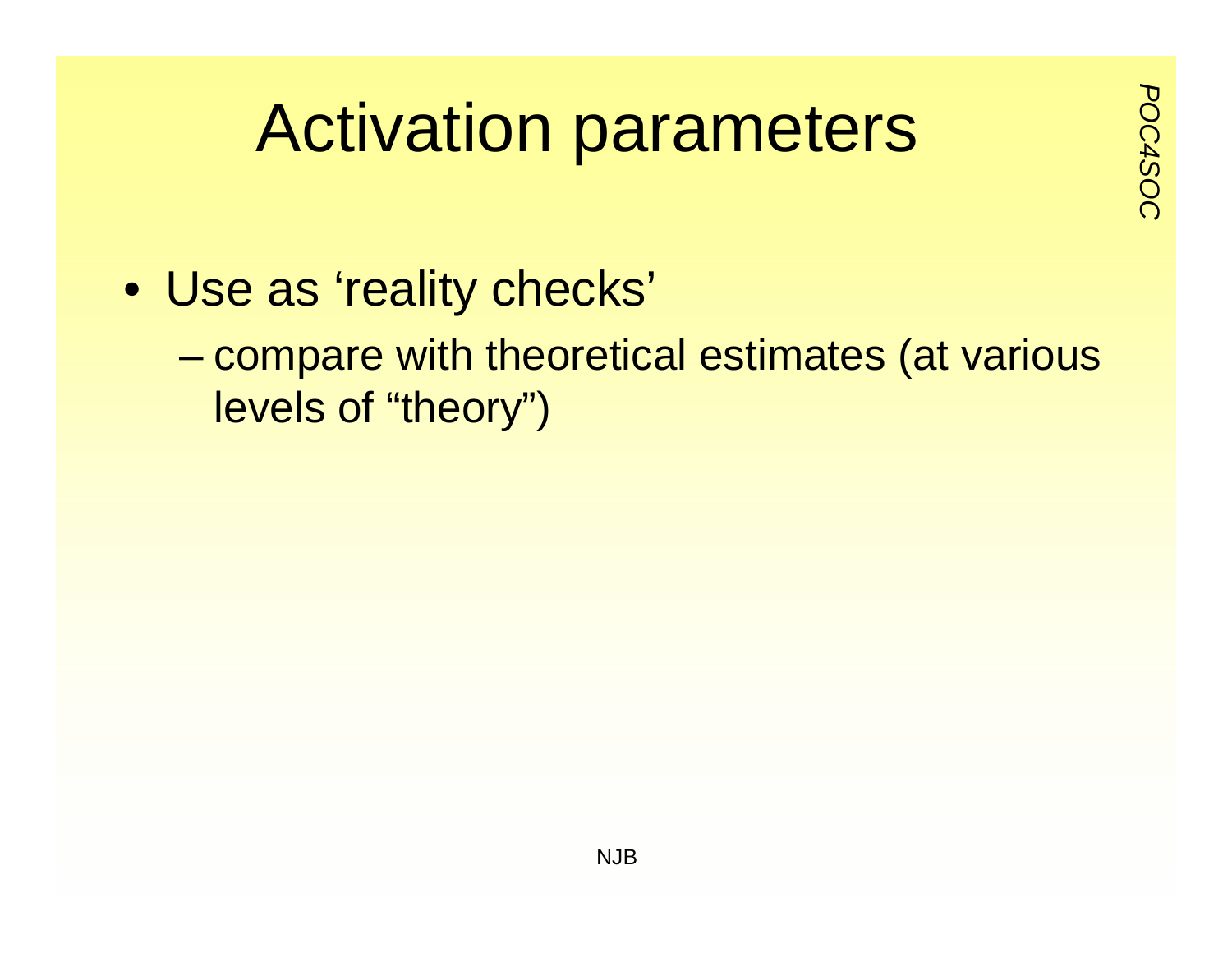

reaction coordinate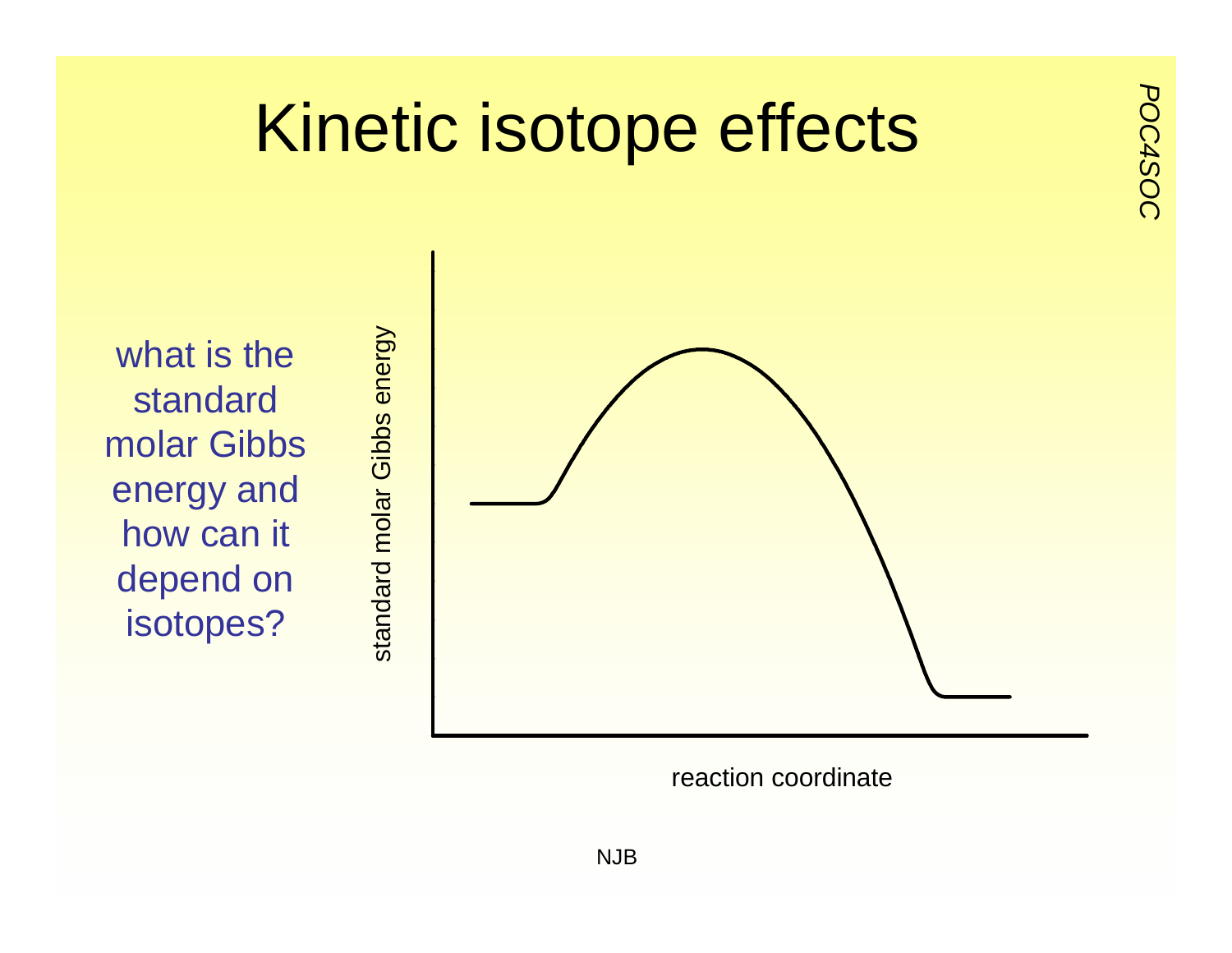

*G* / kJ mol-1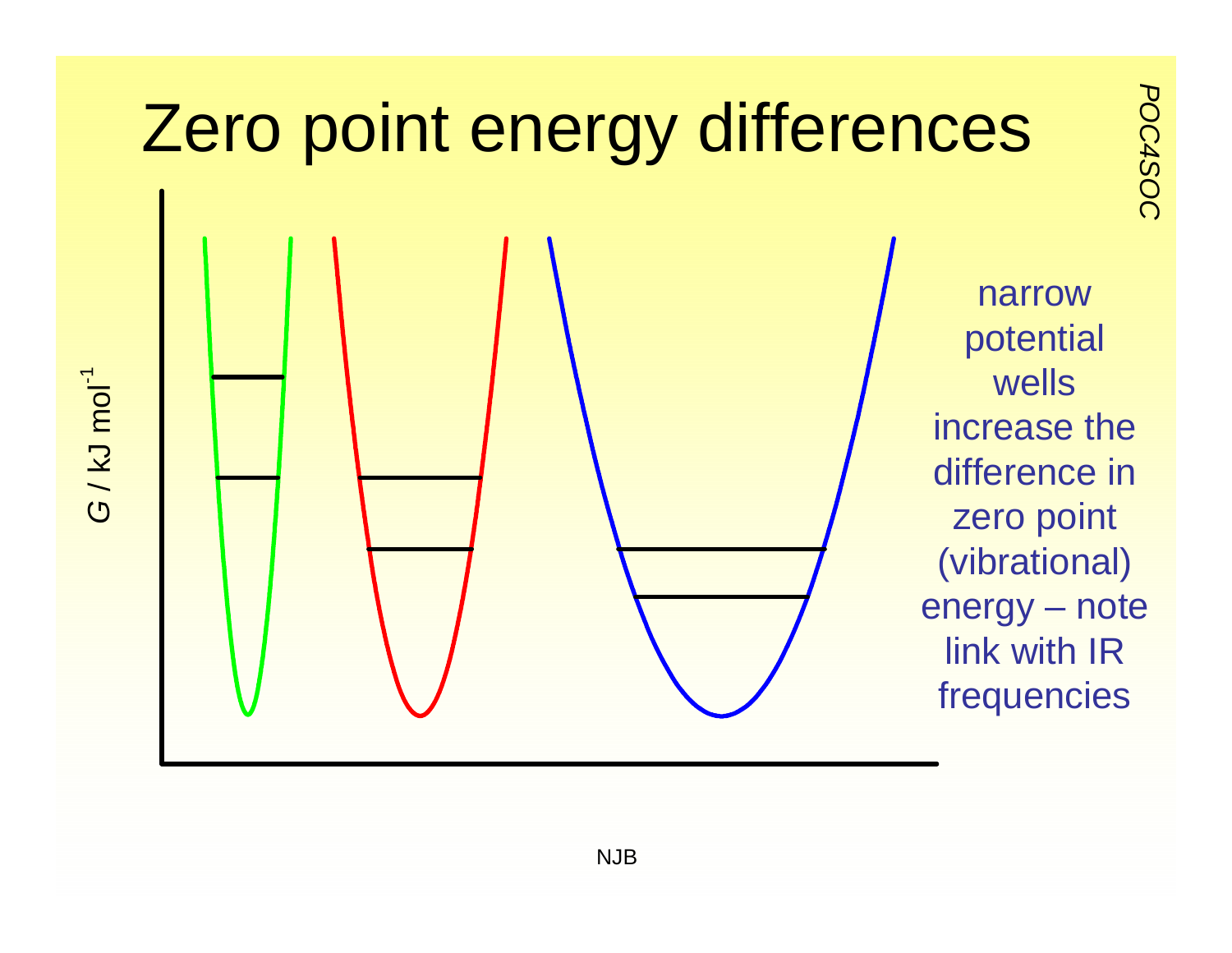

reaction coordinate

NJB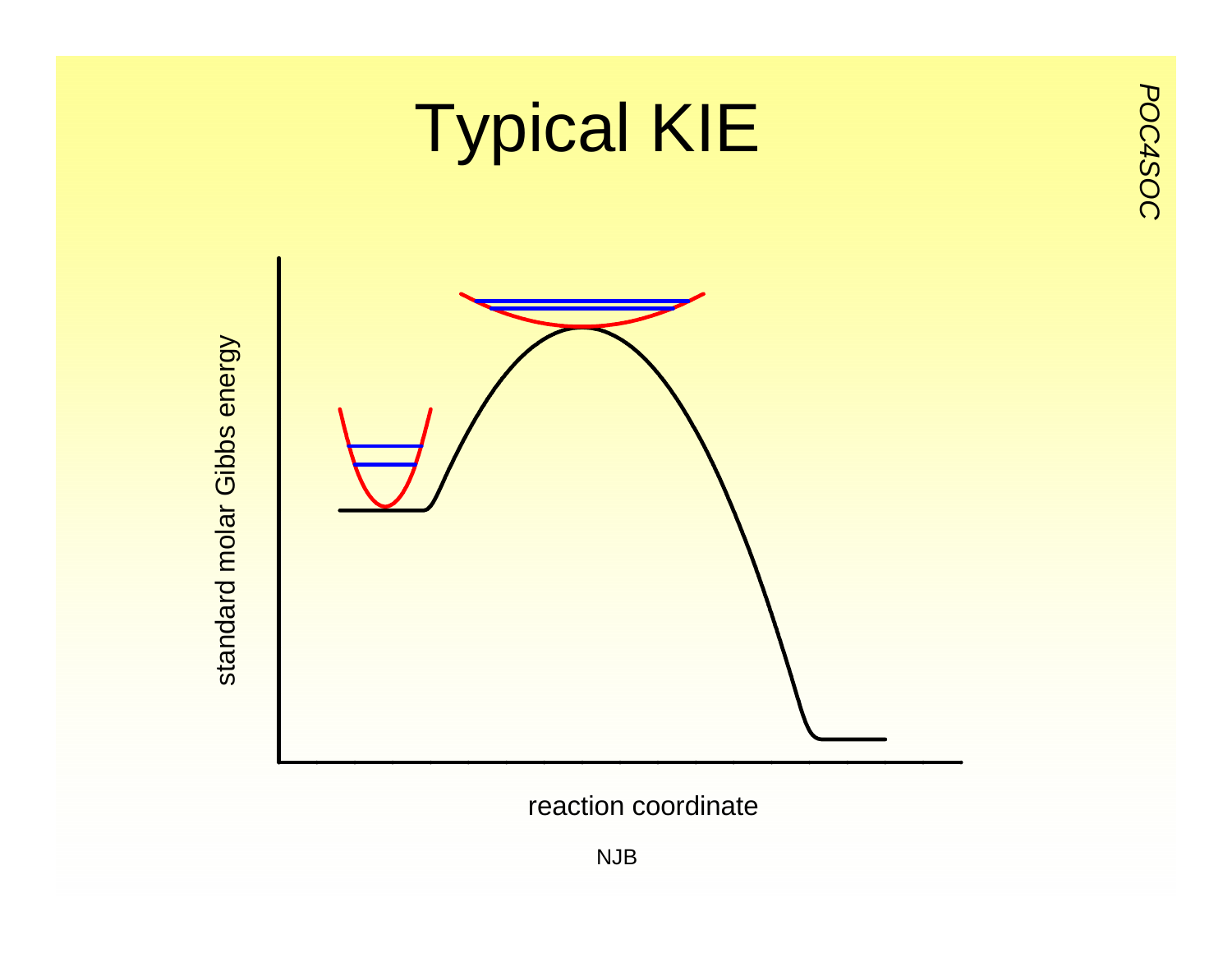- This is fine for single-step reactions, but what if we are studying a multi-step reaction?
- How does one determine the ratedetermining step?
- Is the rate-determining step always the rate-determining step?
- How do additional steps affect the observed kinetics?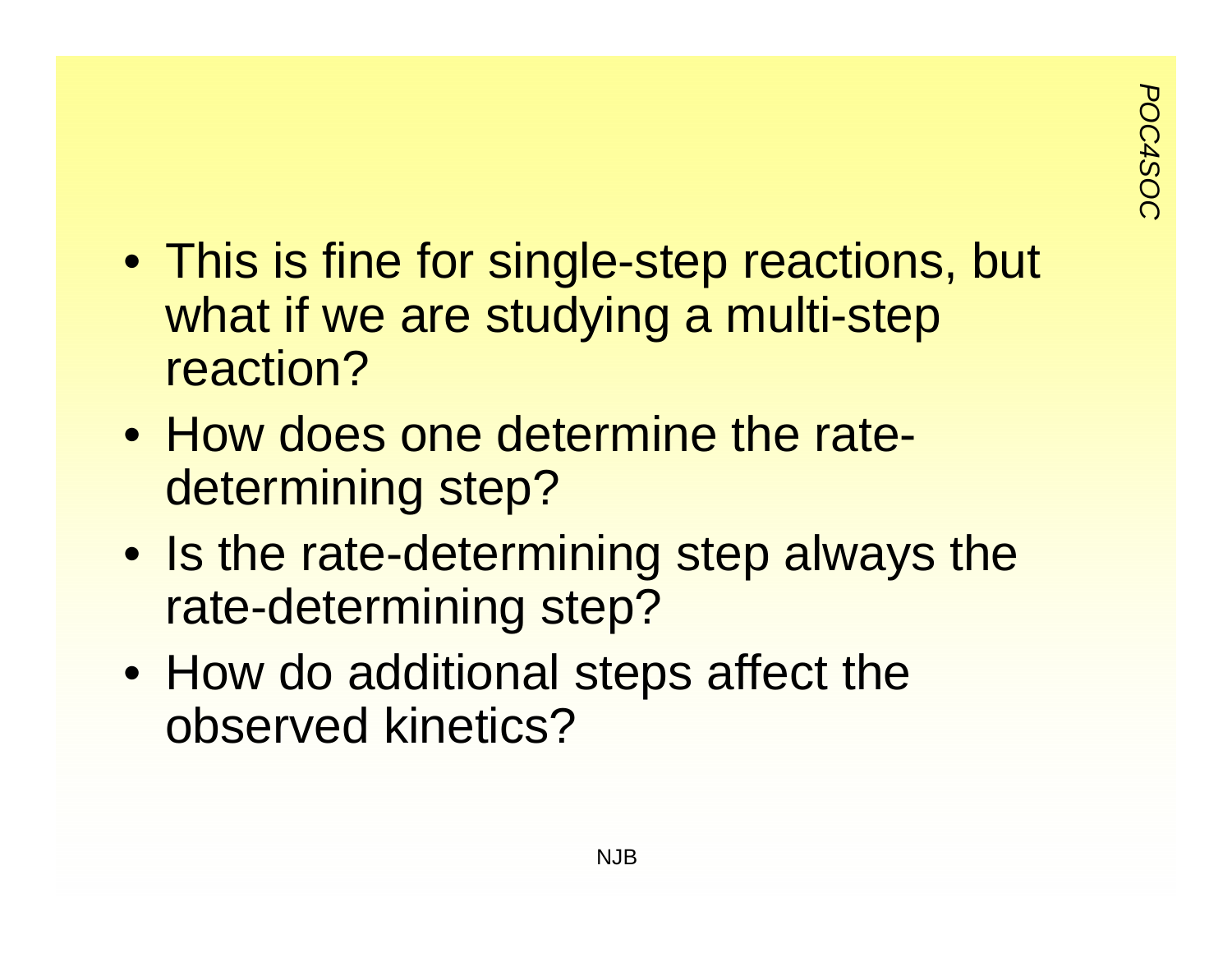# **Position State Theory**<br>The standard molar



reaction coordinate

The standard molar Gibbs energy of activation Δ*G*<sup>ø</sup> ≠ is the change in the Gibbs energy of the system associated with the hypothetical formation of 1 mole of activated complex from reactant(s) at constant temperature with all species being in the standard state (normally 1 mol dm-3).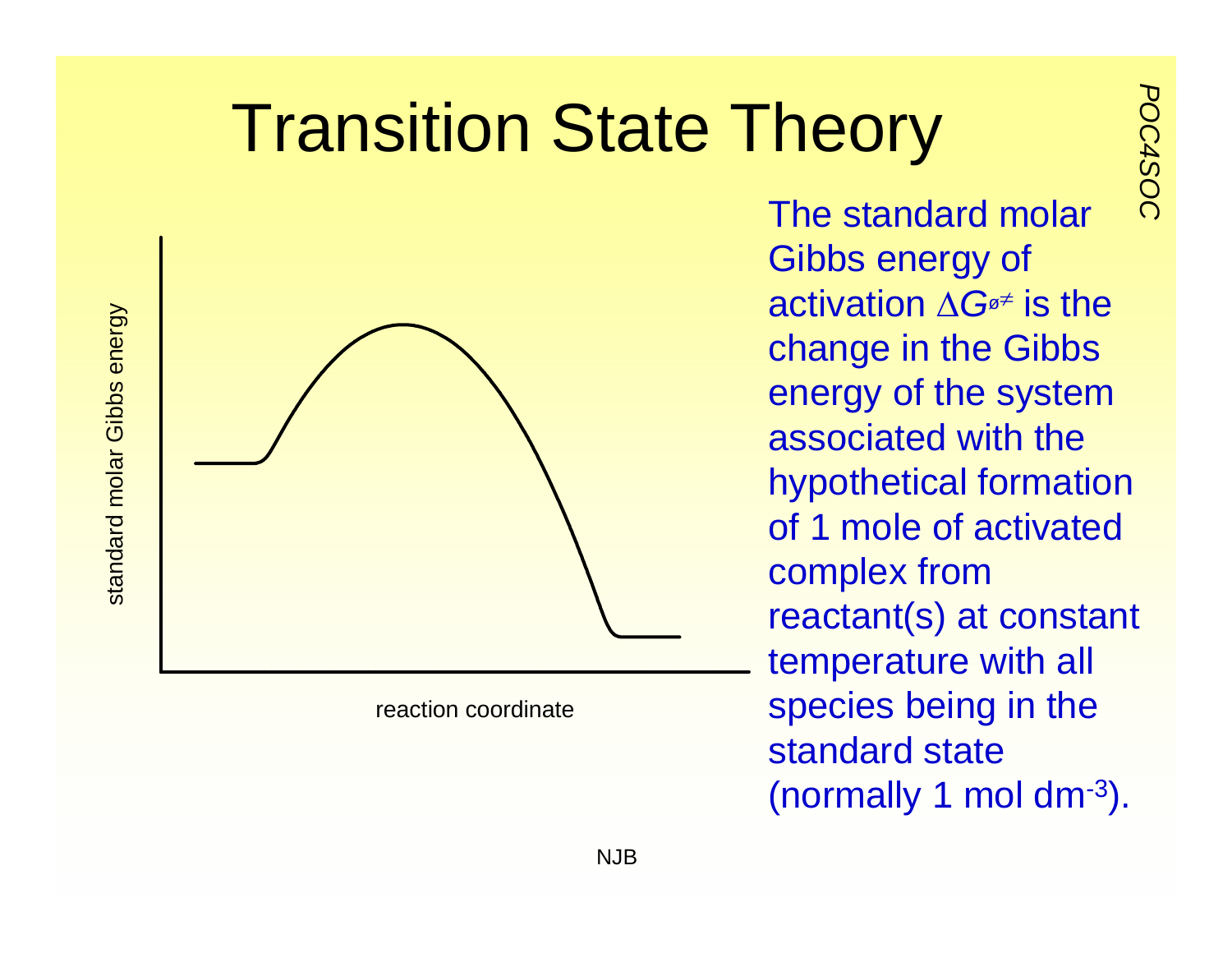

For 2 (or more) consecutive steps, the rds can depend on relative concentrations. At low [B], step 1 becomes an equilibrium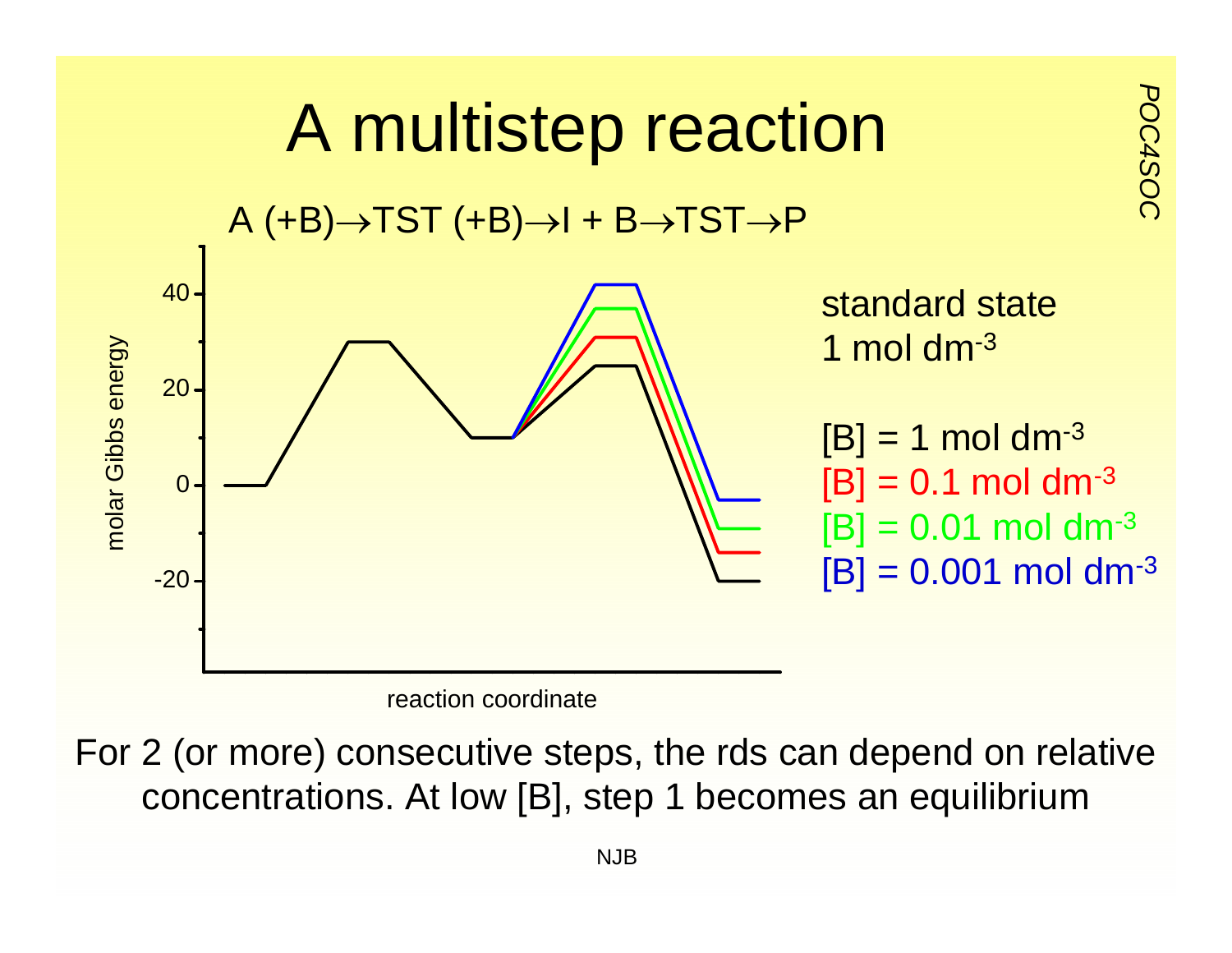

As an alternative to using buffer, effects at high and low pH, where OH $\cdot$  and H<sub>3</sub>O $\cdot$  are in large excess (pseudo first order conditions), can sometimes be determined directly using different [OH $\cdot$ ] and [H<sub>3</sub>O<sup>+</sup>].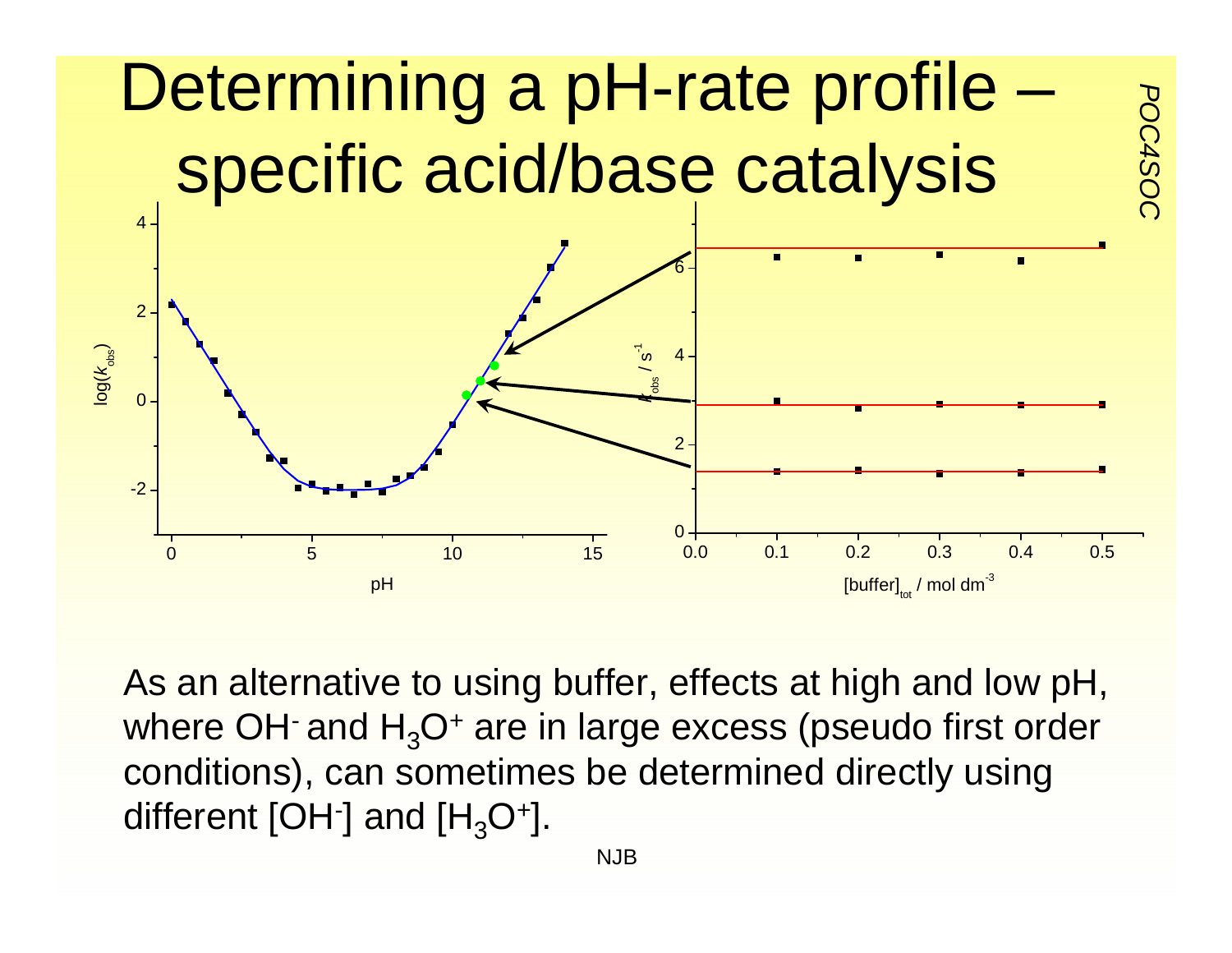

The slopes of  $k_{\rm obs}$  vs [buffer]<sub>tot</sub> give  $k_{\rm gb}$  when buffer ratio is corrected for. Alternatively,  $k_{\rm obs}$  is plotted as a function of [buffer]<sub>basic</sub> which should give parallel lines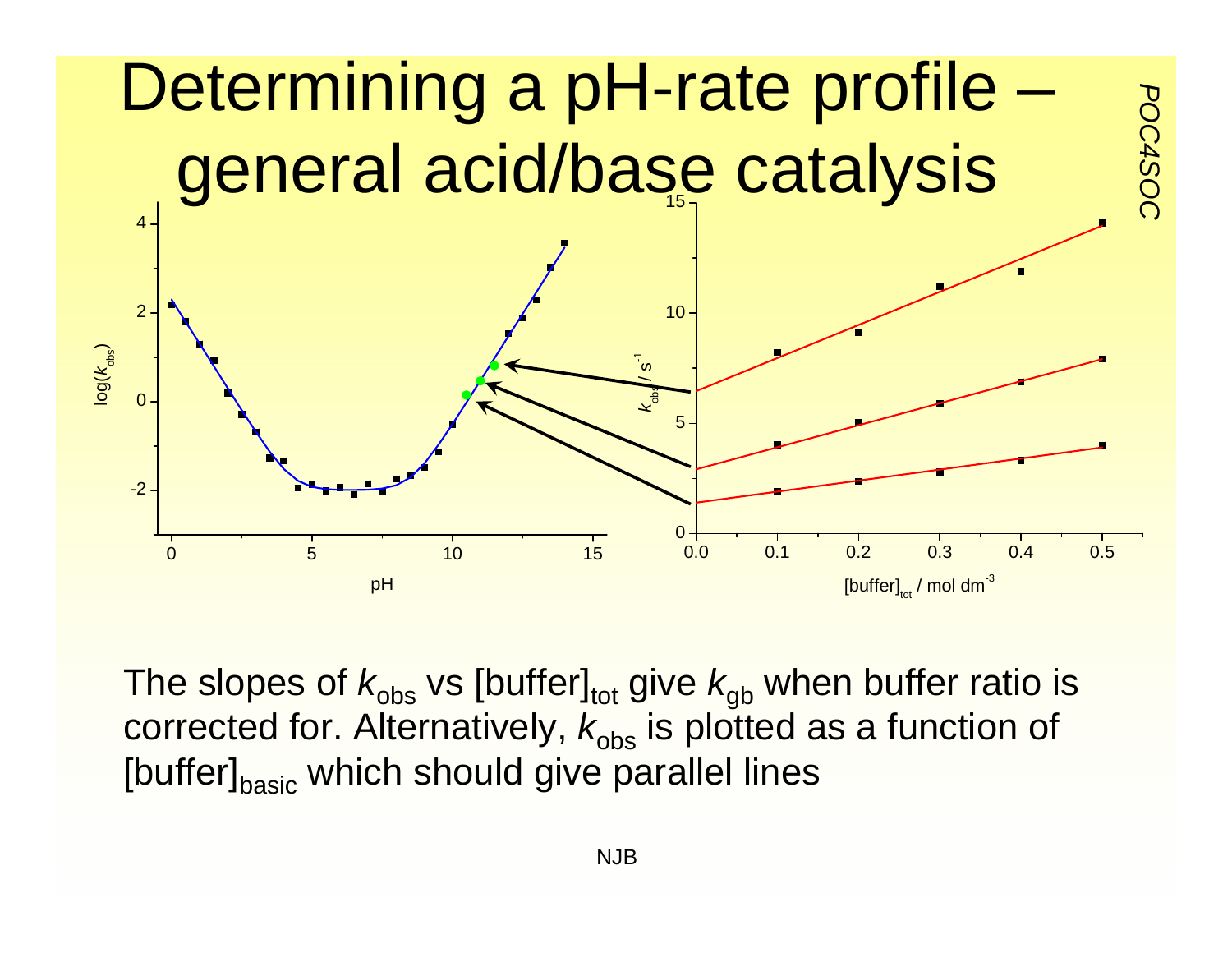

a) acid catalysed and uncatalysed b) base catalysed and uncatalysed c) acid catalysed, uncatalysed and base catalysed d) acid catalysed, and base catalysed e) base catalysed with saturation f) acid catalysed with saturation g) base catalysed and acid catalysed with change in rds h) uncatalysed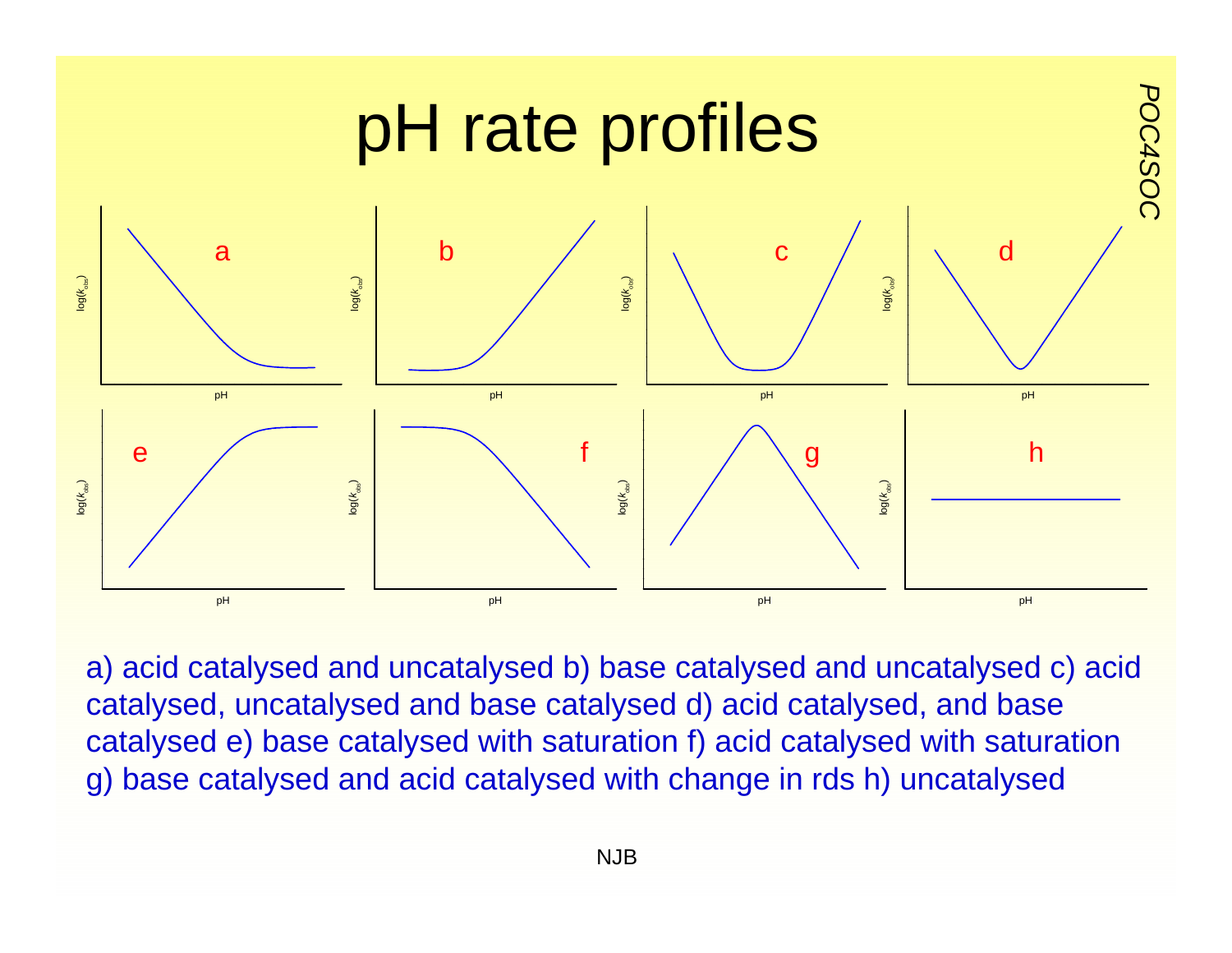#### **Catalysis by acids and bases** catalysis by acids and bases

 $k_{\text{obs}} = k_{\text{o}} + k_{\text{H}_2\text{O}^+} \cdot \left[\text{H}_3\text{O}^+\right]$ 

General acid (ga) catalysis  $k_{\rm obs} = k_{\rm o} + k_{\rm H_3O}^+ \cdot \left[ {\rm H_3O}^+ \right] + \sum k_{\rm ga,i} \cdot \left[ {\rm ga}_i \right]$ i

Specific base catalysis  $k_{\rm obs} = k_{\rm o} + k_{\rm OH^{-}} \cdot \text{[OH}^{-}$ 

NJBGeneral base (gb) catalysis  $k_{\text{obs}} = k_{\text{o}} + k_{\text{OH}^{-}} \cdot \left[ \text{OH}^{-} \right] + \sum k_{\text{gb,i}} \cdot \left[ \text{gb}_{\text{i}} \right]$ i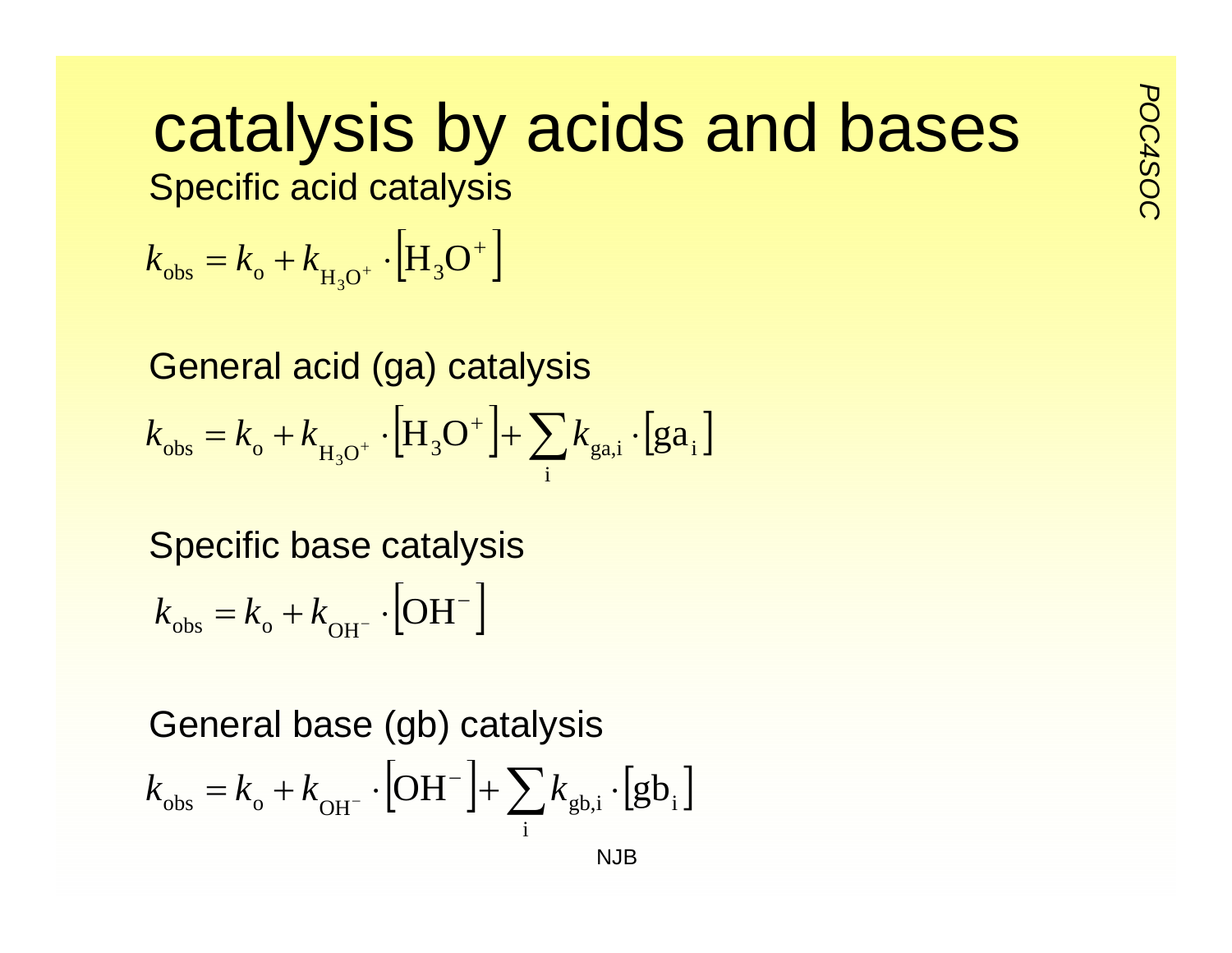### **Pode of the Catalysis rate law**

- $\bullet$ Rapid protonation resulting in a pre-equilibrium
- The pre-equilibrium is followed, at some stage, by the rate determining step
- The rate determining step does *not* involve proton transfer
- Deviations from linearity will be found for reactions where increasing extent of protonation (with increasing concentration of acid) leads to saturation, i.e. full protonation of the substrate.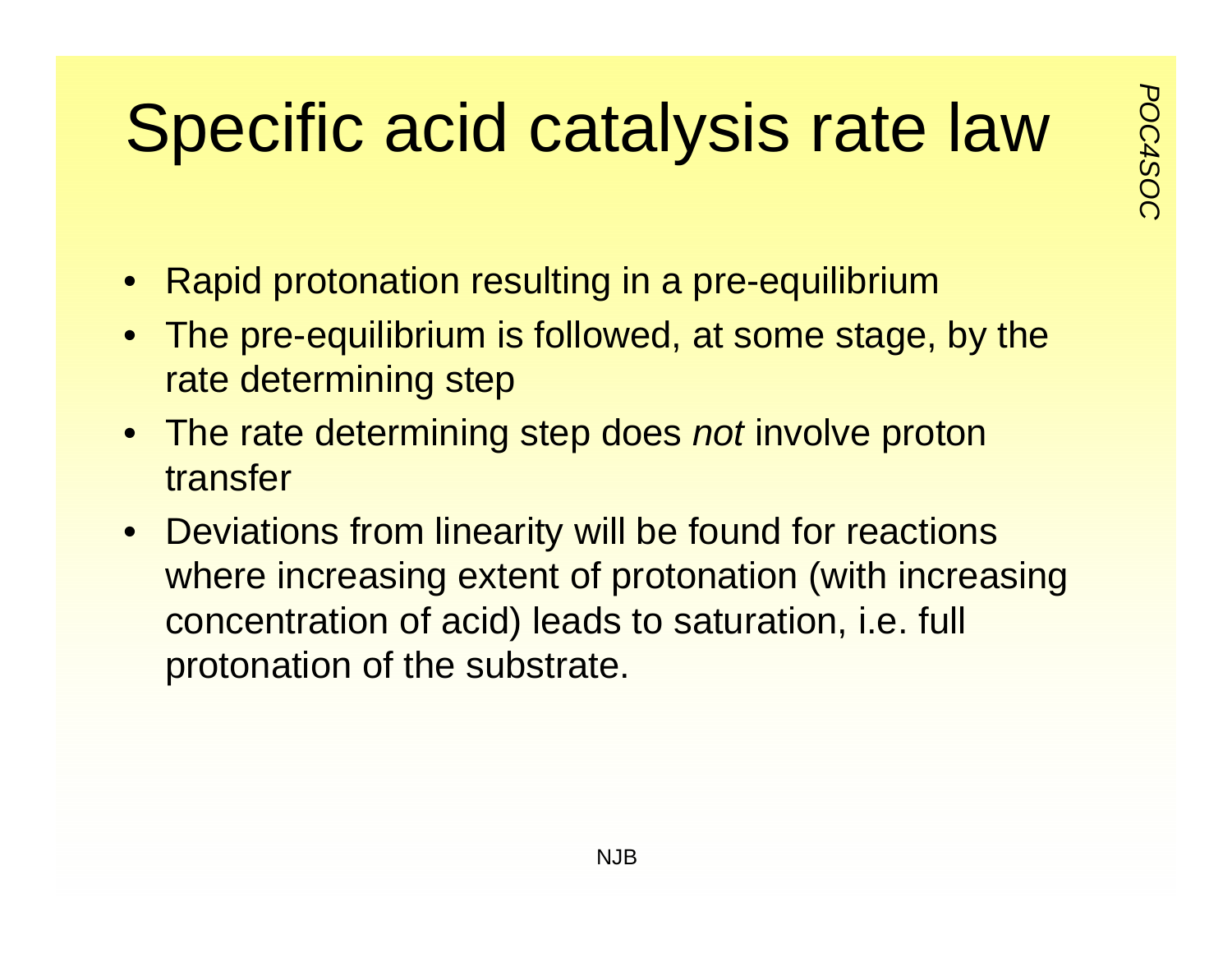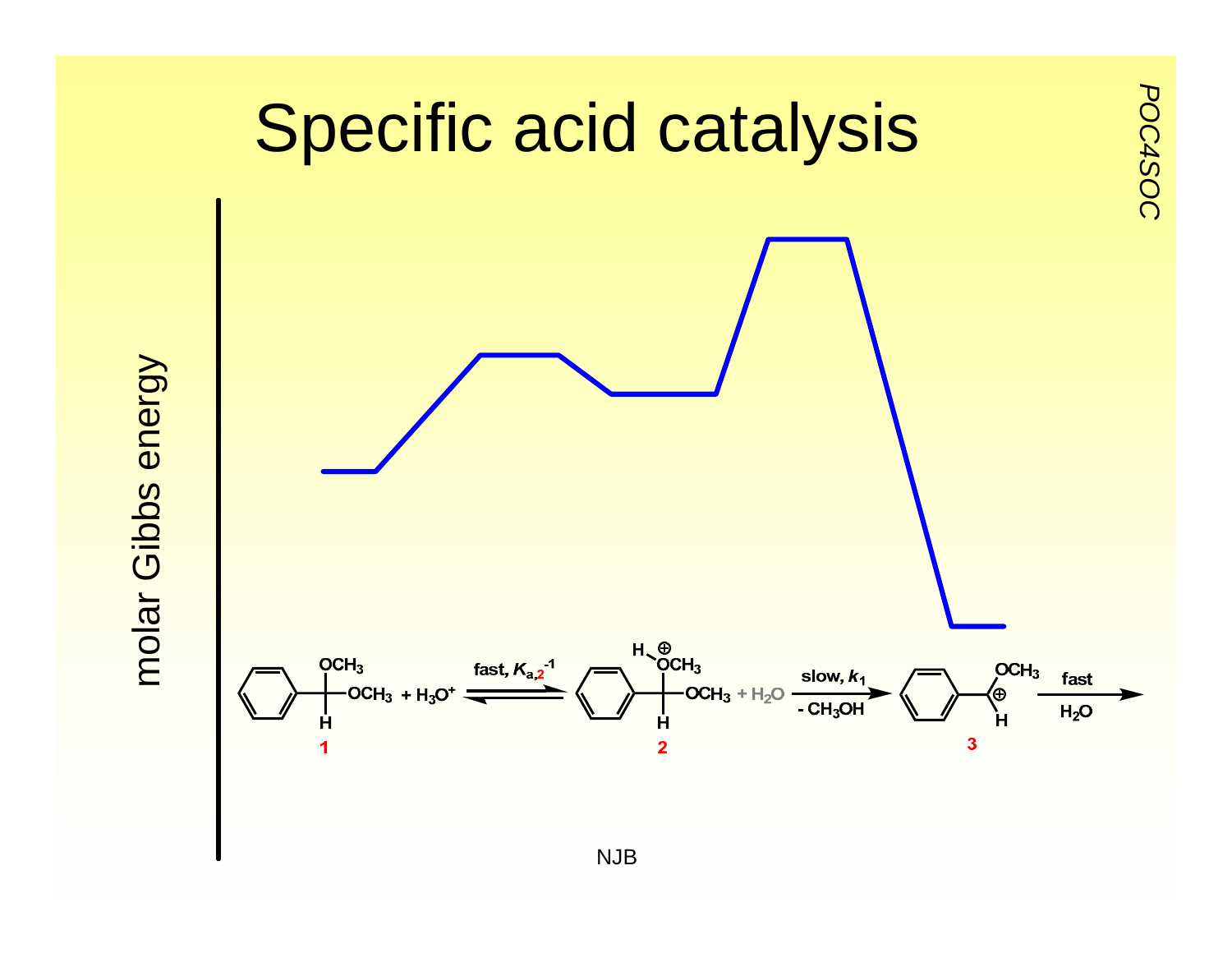#### **Propid pre-equilibrium protonation**







$$
\mathcal{L}^{\mathcal{L}}_{\mathcal{L}}
$$

$$
\frac{\mathrm{d}[P]}{\mathrm{d}t} = k_1 \cdot [2]
$$

$$
\left[\mathbf{2}\right] = K_{\mathbf{a},2}^{-1} \cdot \left[\mathbf{1}\right] \cdot \left[\mathbf{H}_{3} \mathbf{O}^{+}\right]
$$

These equations are true even for protonation reaching saturation. However, for such systems, the rate law is better expressed in terms of a total reactant concentration of [**1**]+[**2**].

$$
\frac{\mathrm{d}[P]}{\mathrm{d}t} = k_1 \cdot K_{a,2}^{-1} \cdot [1] \cdot [H_3O^+] = k_{obs} \cdot [1] \cdot [H_3O^+]
$$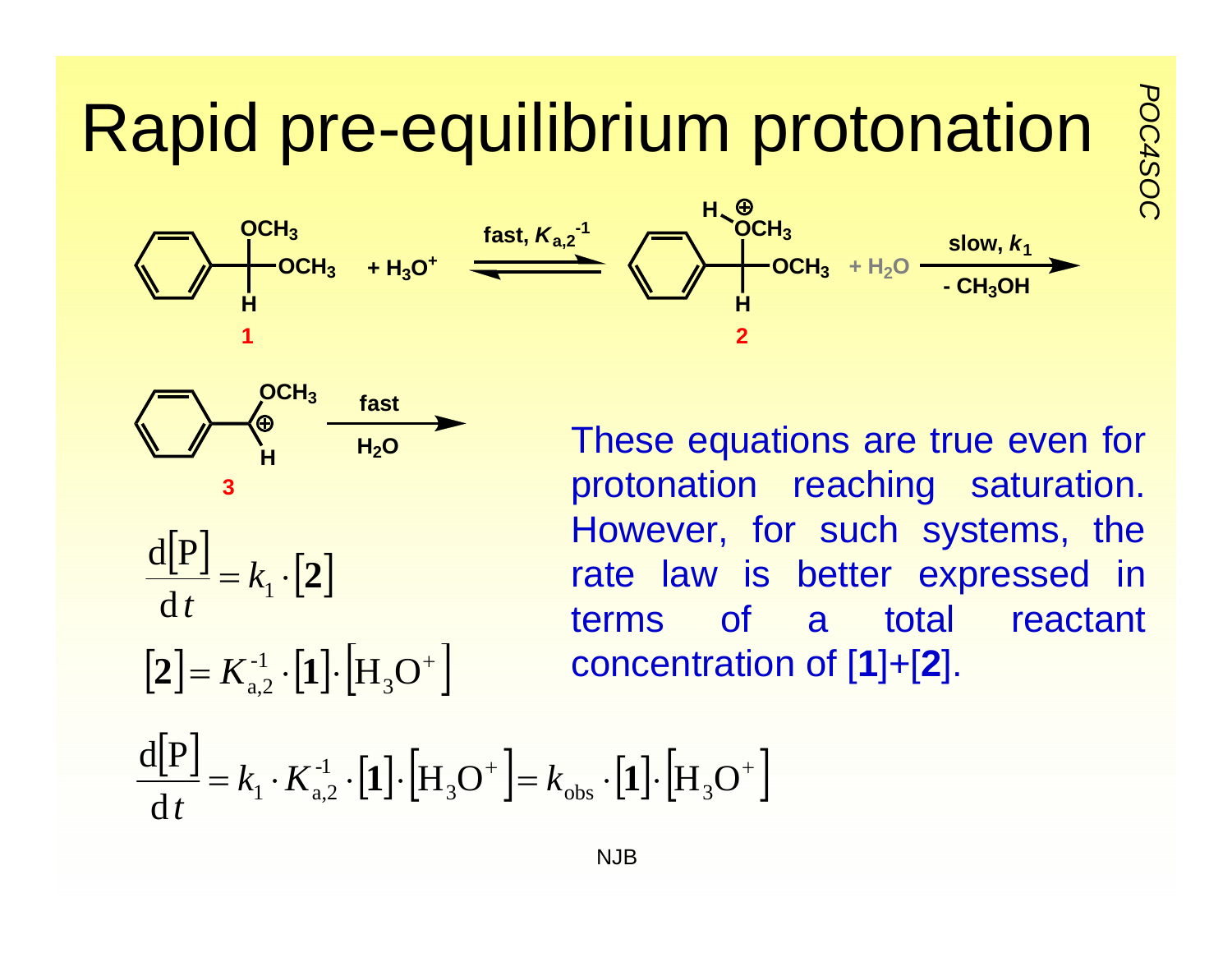### **Protonation vs catalysis**

- Kinetic models analogous to specific acid catalysis are used for all reactions involving a rapid equilibrium preceding the rds
	- –e.g. other catalytic species
- $k_{\rm obs}$  contains "contributions" of all steps up to and including the rds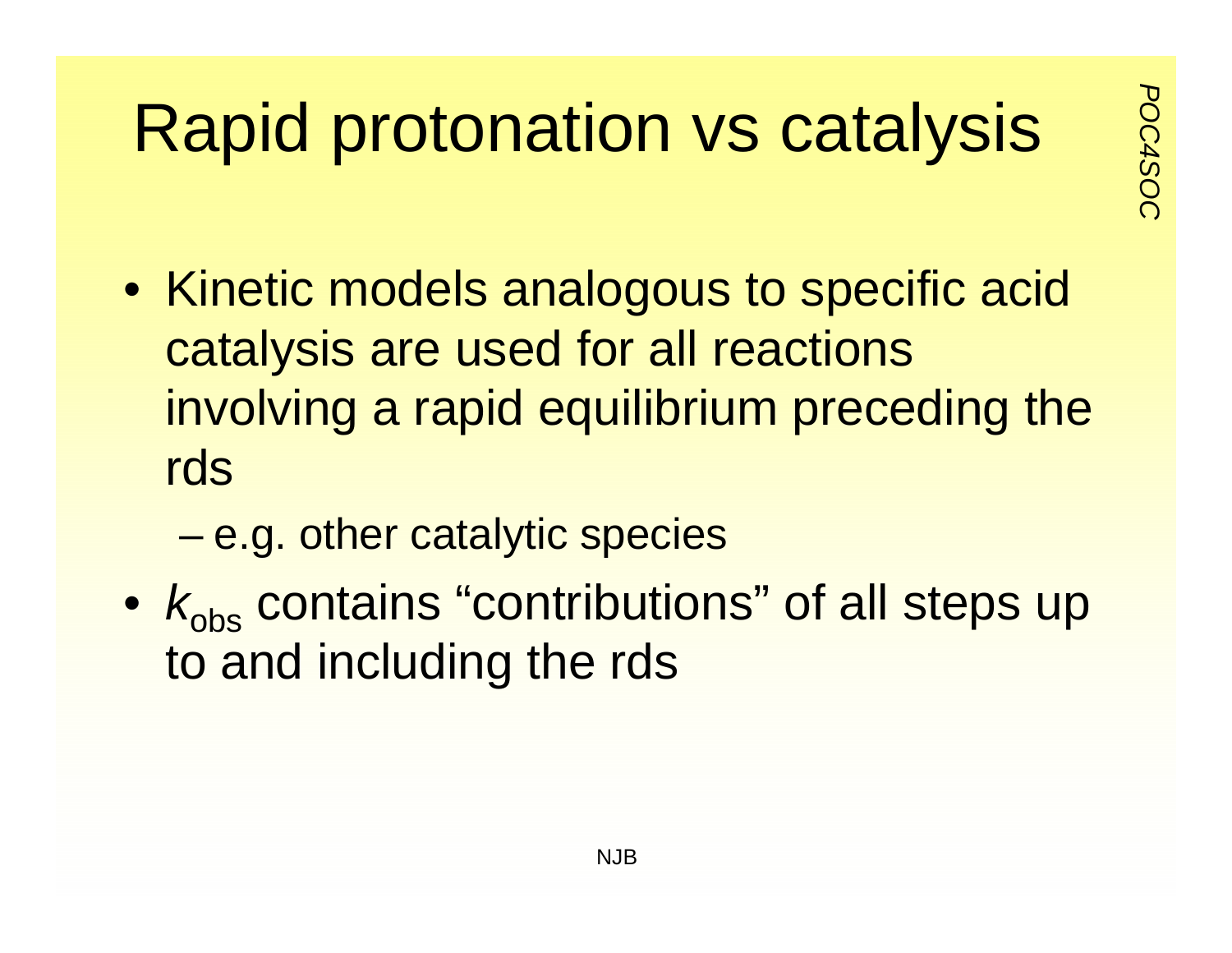### *Poweral acid catalysis*

- 
- $\bullet$  Mechanisms giving rise to general acid catalysis:
	- Rate determining proton transfer
	- Rapid protonation of the substrate in a pre-equilibrium followed by rate determining deprotonation at a different site by any base
	- –Rate determining acid assisted nucleophilic attack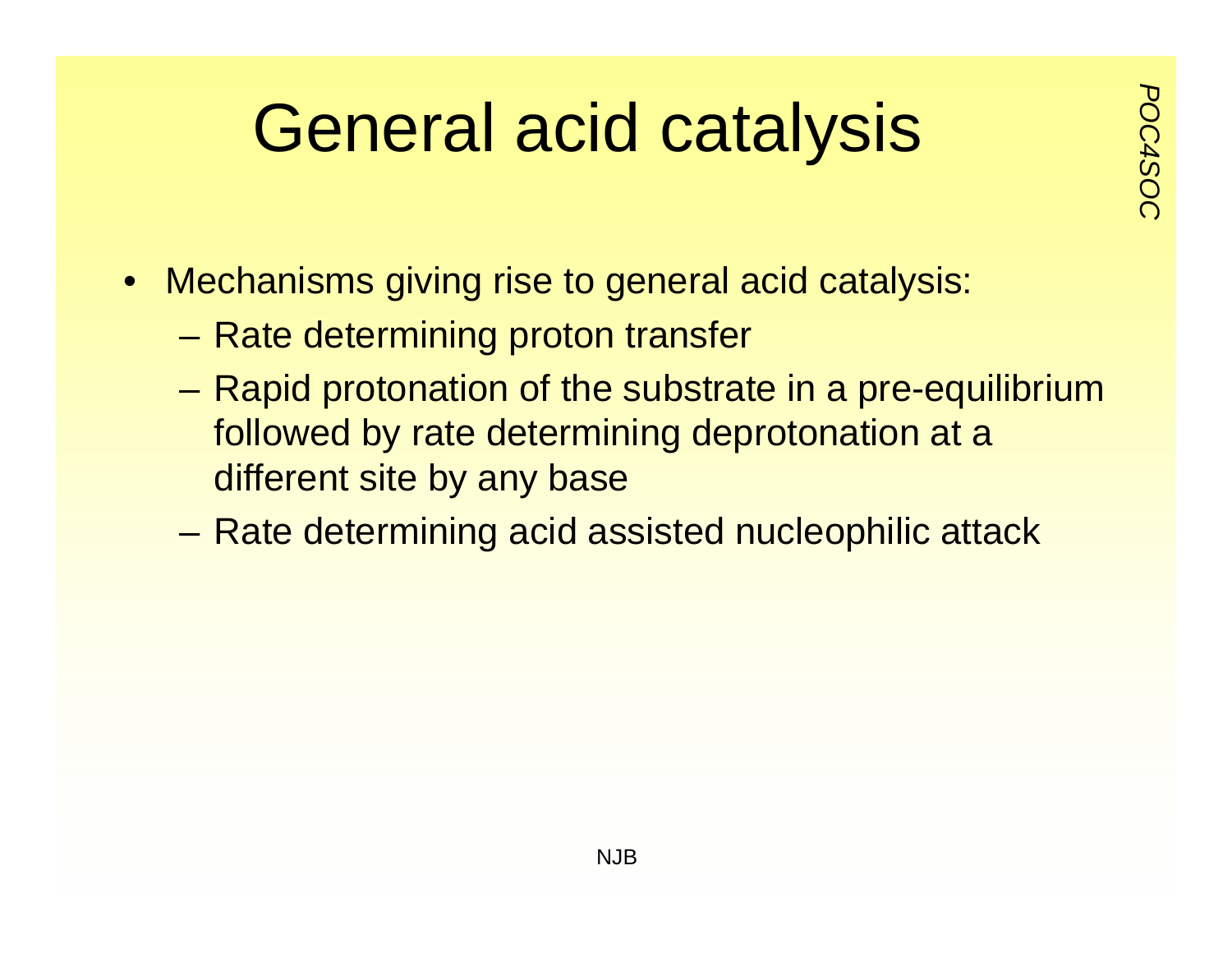# $Rate$  determining proton transfer  $\frac{5}{8}$ <br> $\frac{9}{8}$   $\leftarrow$   $\frac{1}{8}$   $\leftarrow$   $\frac{1}{8}$   $\leftarrow$   $\frac{9}{8}$   $\leftarrow$   $\leftarrow$   $\frac{1}{8}$





$$
\frac{d[P]}{dt} = k_{obs} \cdot [1] = \left\{ k_{H_3O^+} \cdot [H_3O^+] + k_{AH} \cdot [AH] \right\} \cdot [1]
$$

$$
k_{obs} = 2.08 \cdot [H_3O^+] + 1.78 \cdot 10^{-3} \cdot [CH_3CO_2H]
$$

*J. Chem. Soc. B*, **1967**, 53-57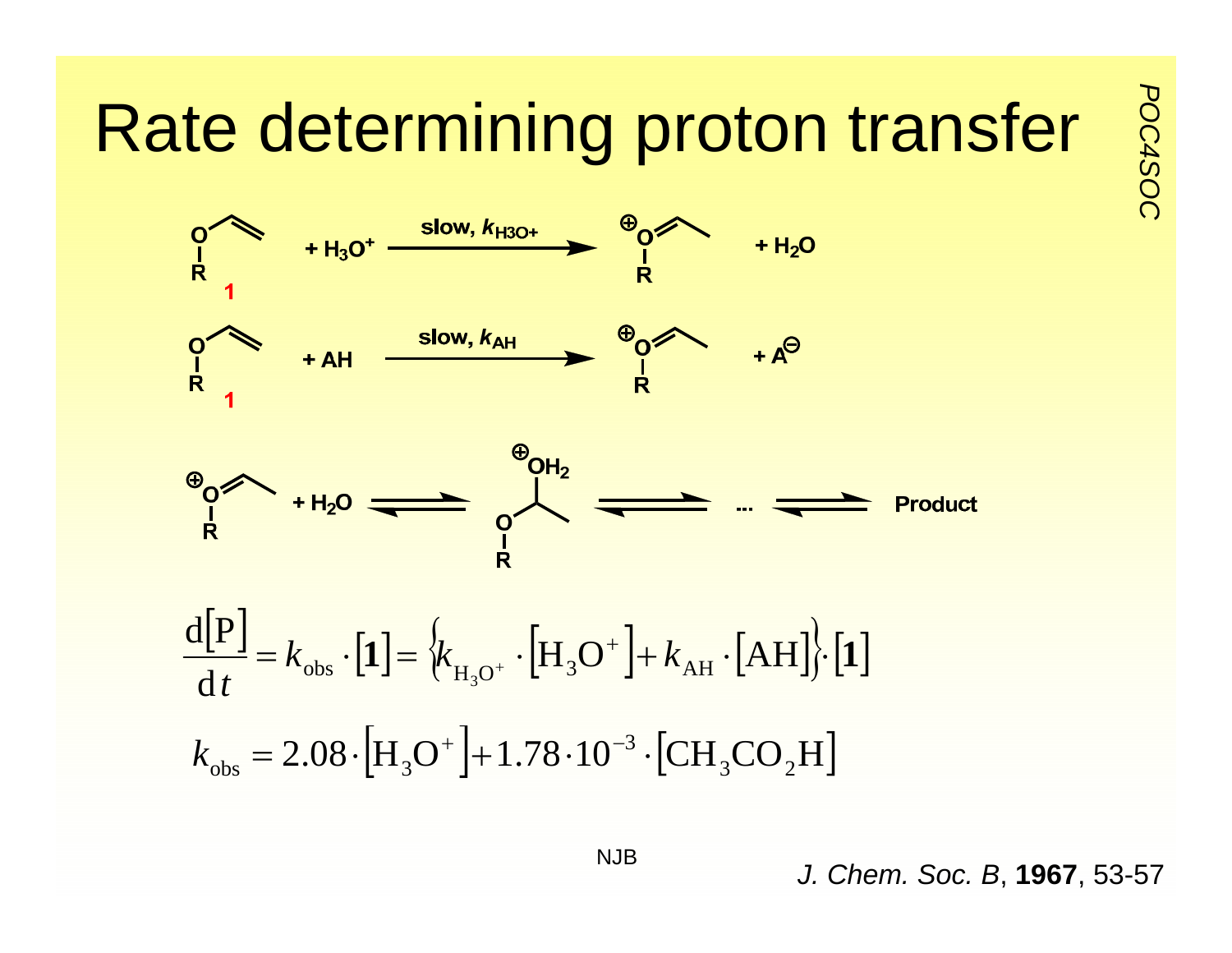

NJB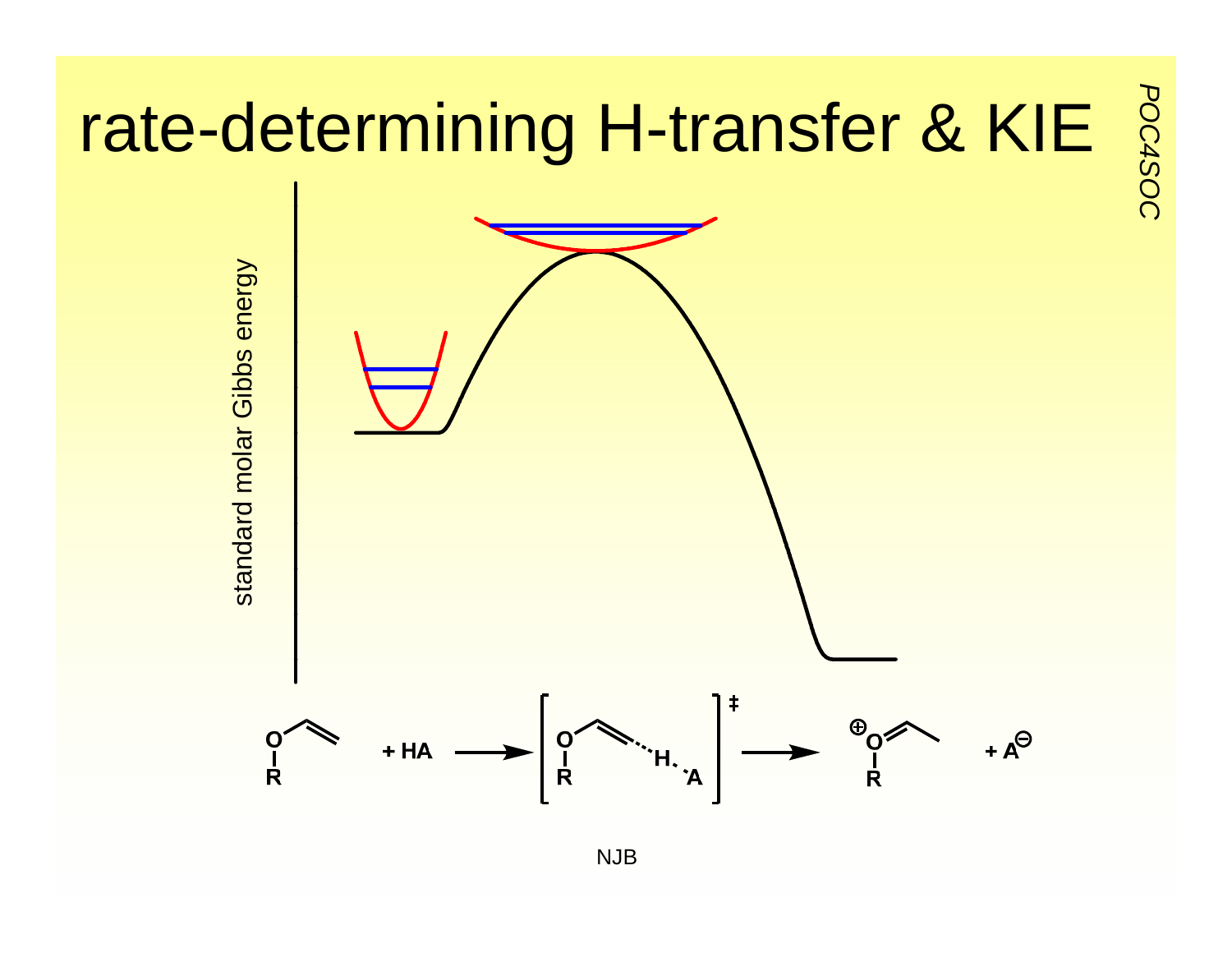#### **Polvent kinetic isotope effects**

" $D_3O^+$  is a stronger acid than  $H_3O^+$  because the O-H bond in H<sub>3</sub>O<sup>+</sup> is the *floppiest* heavy-atom-to-proton bond in H<sub>2</sub>Osolutions and the same is true for  $D_3O^+$  in  $D_2O$ -solutions. This means that the isotope effect on all other heavy-atom-to-proton bonds is larger than that on the O-H and O-D bonds in  $H_3O^+$ and  $D_3O^+$ , respectively. As a result, for protonation, equilibria in  $D<sub>2</sub>O$  (for identical strong acid concentration, i.e. when  $pD=pH$ ) lie further towards protonated substrate:  $pK_a(D_2O) > pK_a(H_2O)$ "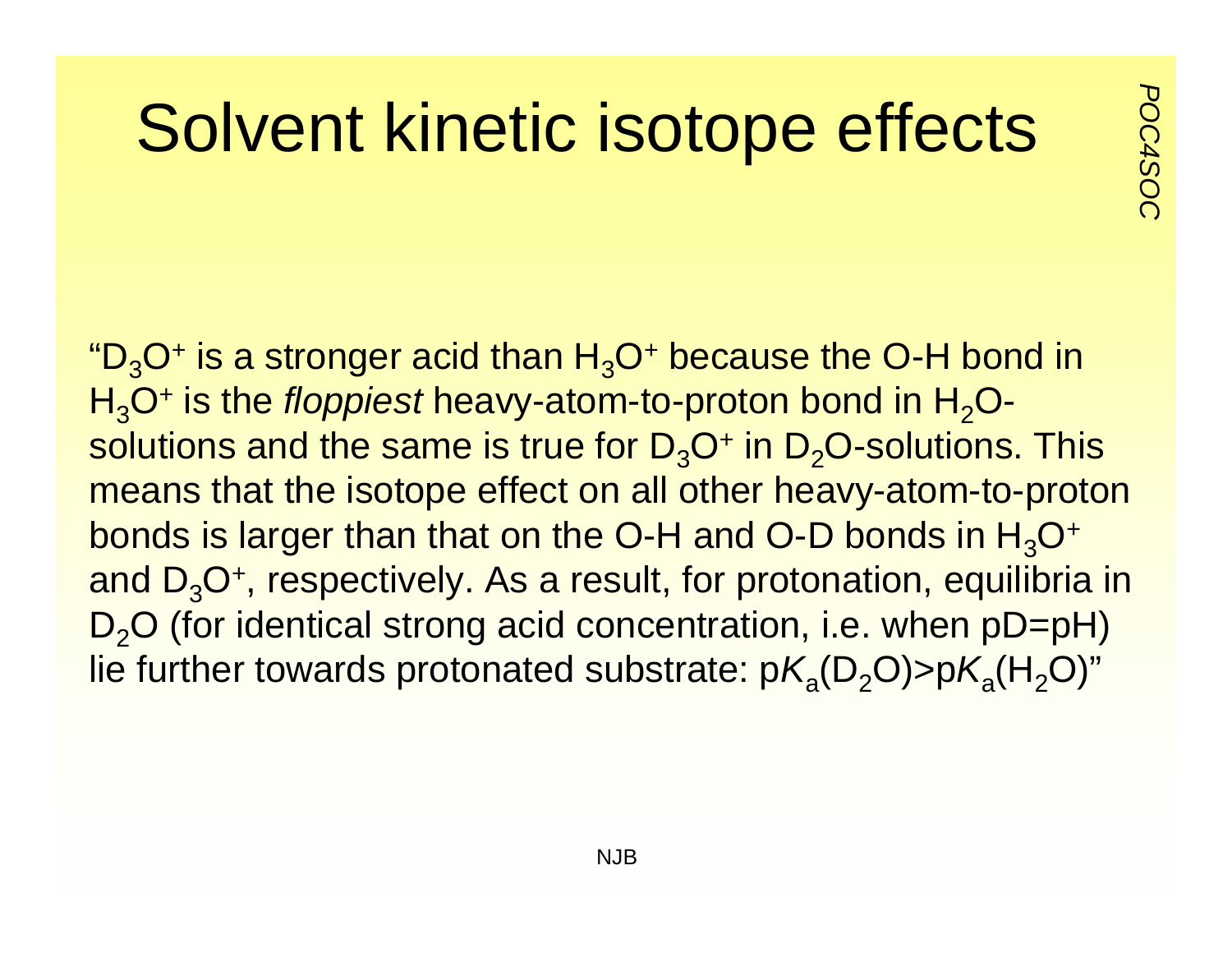### **POCA4 Solvent kinetic isotope effects**<br>*Empirically*, potential wells for X-L bonds are *typically* narrower

than the potential well for the O-L bond in  $L_3O^+$ 



This contradicts intuition which suggests that potential wells should be narrower for stronger (bond energy) bonds.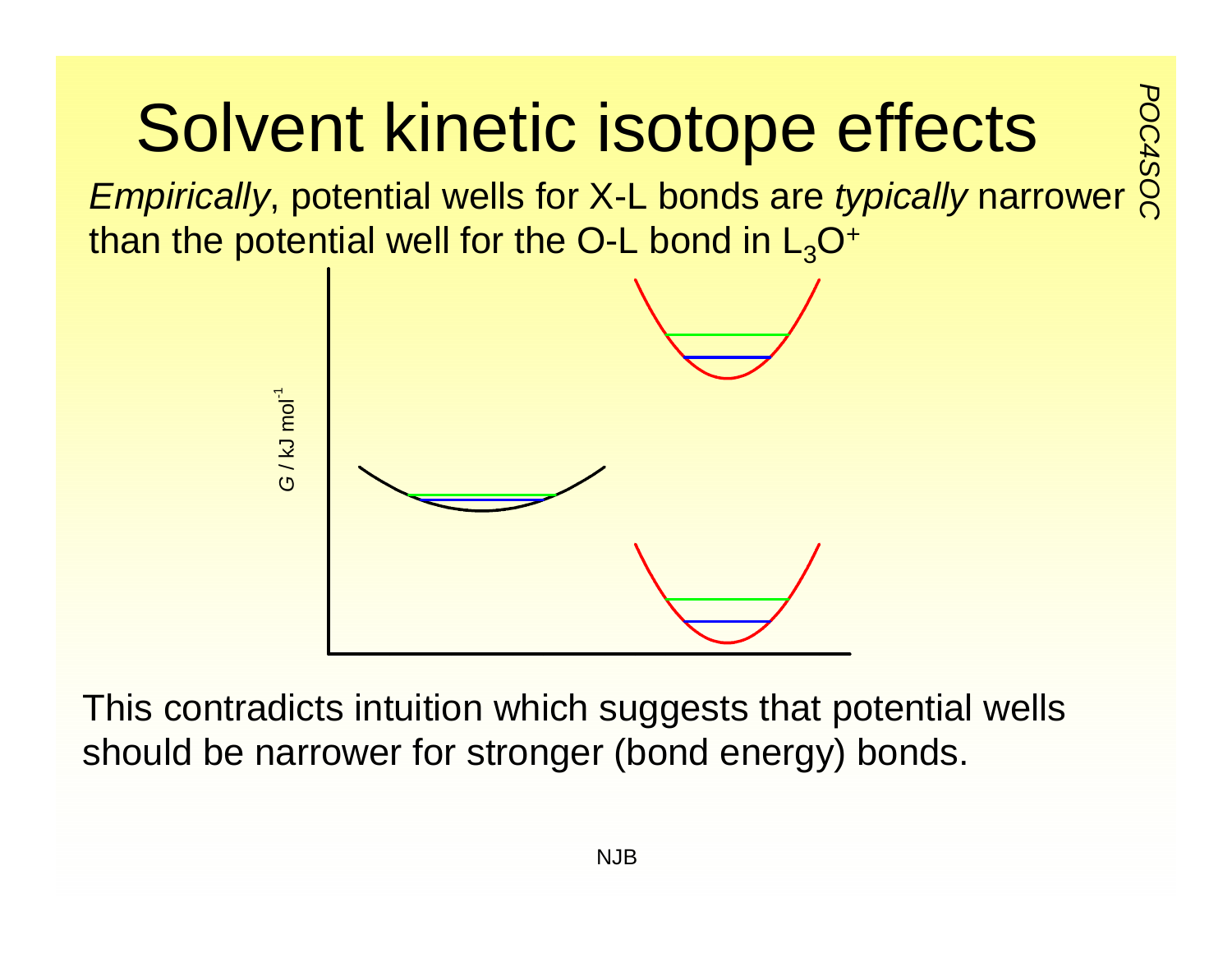

*POC4SOC*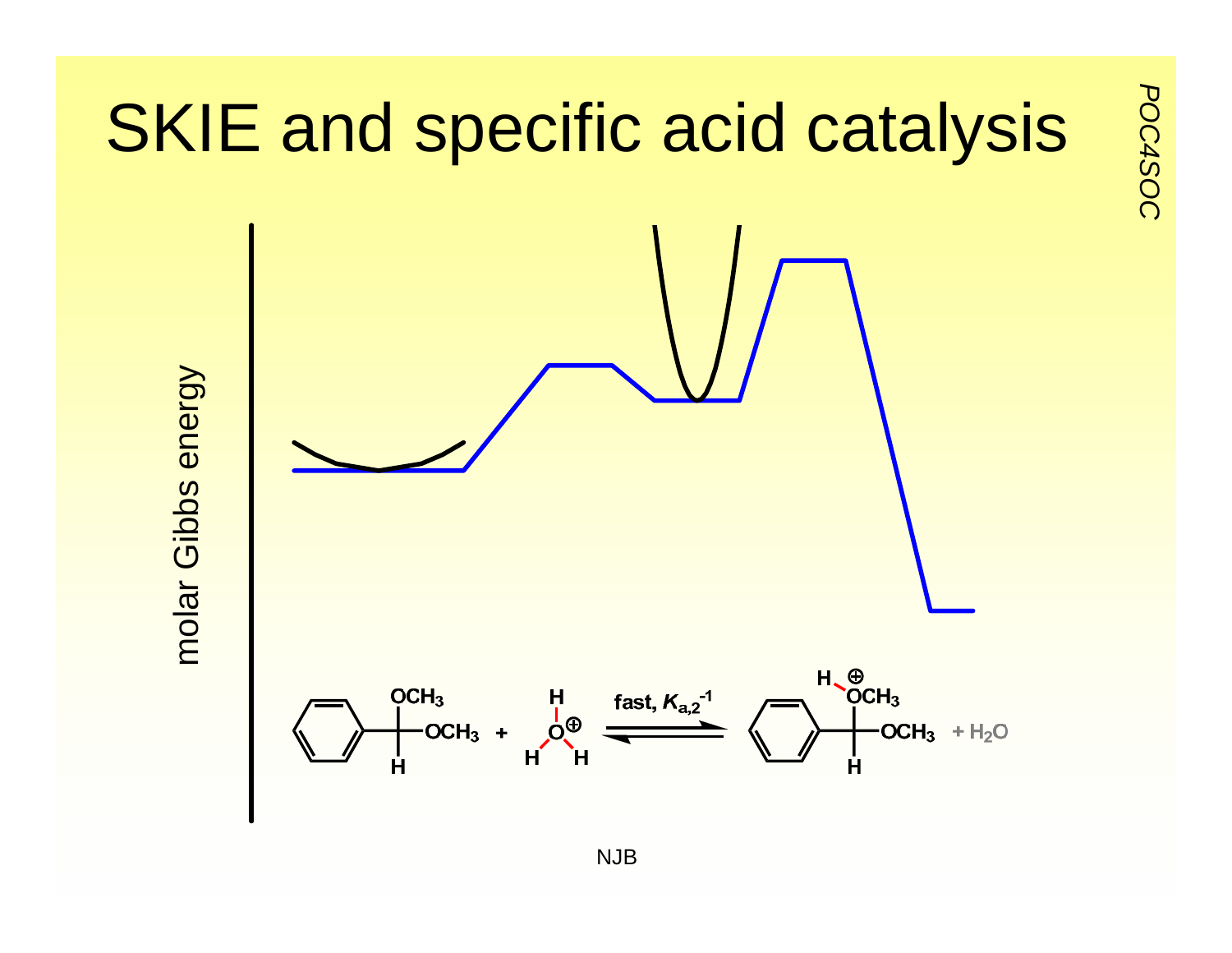# **POCA4SOCATA:** Solvent kinetic isotope effects  $\frac{5}{8}$ <br>• In the case of general acid and general base catalysis,

proton transfer in the rds is accompanied by a normal isotope effect:  $k_{H2O} > k_{D2O}$ .

SKIE *k*H2O/*k*D2O = 2.95, H3O+ as general acid (*J.Chem.Soc.B*, **1967**,53-57)

 $\bullet$ In specific acid and base catalysis, the proton transfer step is not the rds; one needs to know the effect of isotopic exchange on equilibrium constants.

$$
\begin{array}{c}\n\begin{array}{c}\n\text{OCH}_3 \\
\text{OCH}_3 \\
\text{H} \\
\end{array} \\
\end{array}\n\end{array}\n\qquad\n\begin{array}{c}\n\text{fast, } K_{a,2}^{-1} \\
\text{M} \\
\text{OCH}_3 \\
\text{OCH}_3 \\
\end{array}\n\qquad\n\begin{array}{c}\n\text{H}\_6 \\
\text{OCH}_3 \\
\text{OCH}_3 \\
\text{H} \\
\end{array}\n\end{array}\n\quad\n\begin{array}{c}\n\text{H}\_7 \\
\text{OCH}_3 \\
\text{OCH}_3 \\
\end{array}\n\quad\n\begin{array}{c}\n\text{H}\_8 \\
\text{OCH}_3 \\
\text{H} \\
\end{array}
$$

SKIE *k*D2O/*k*H2O ~ 3 (*Chem.Rev*., **74**, 581-603)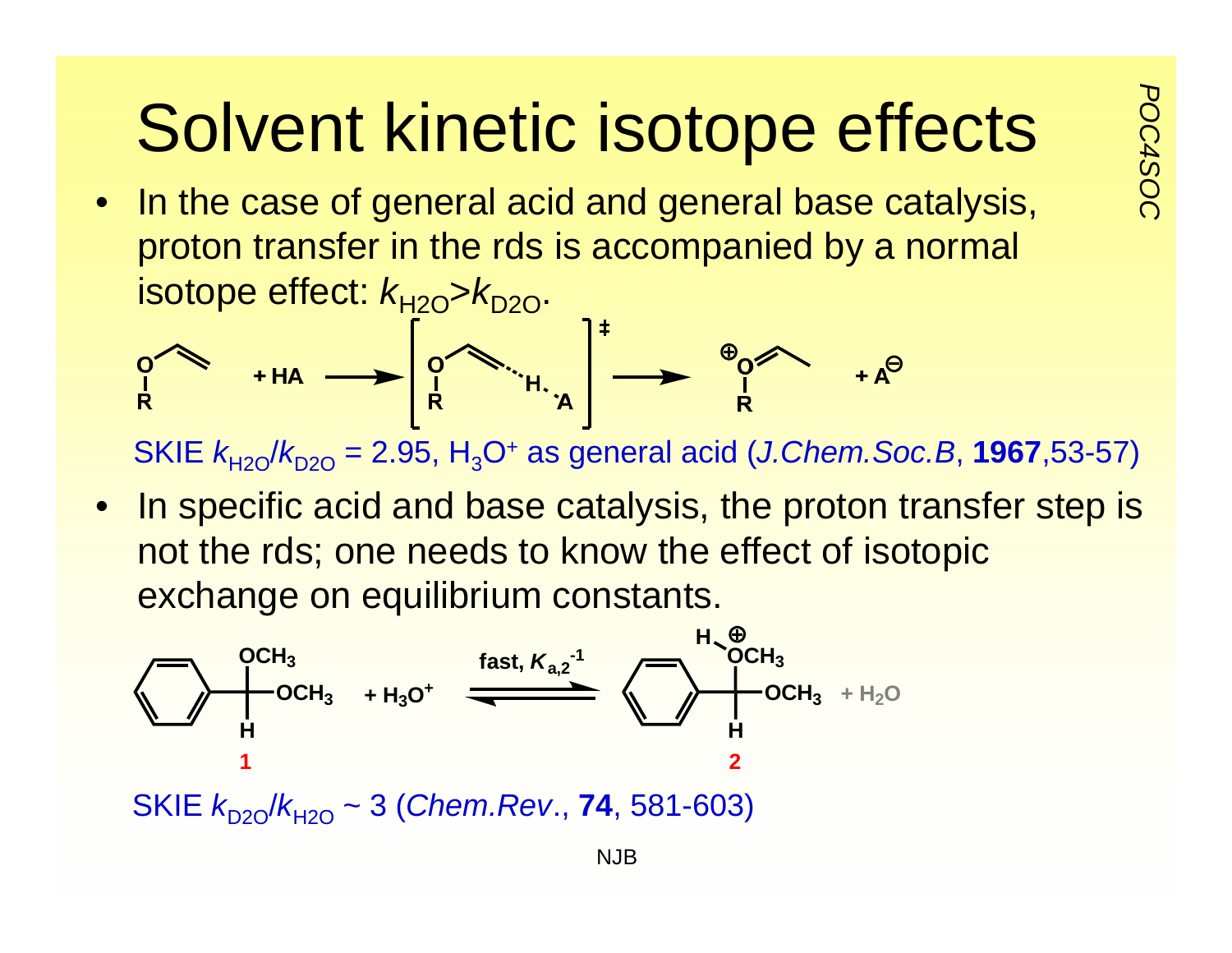### **Summary**

- Eyring plot yields activation parameters; support (or not) proposed mechanisms
- Kinetic isotope effects provide information on rds and/or equilibrium protonation
- The rds of a reaction can depend on conditions